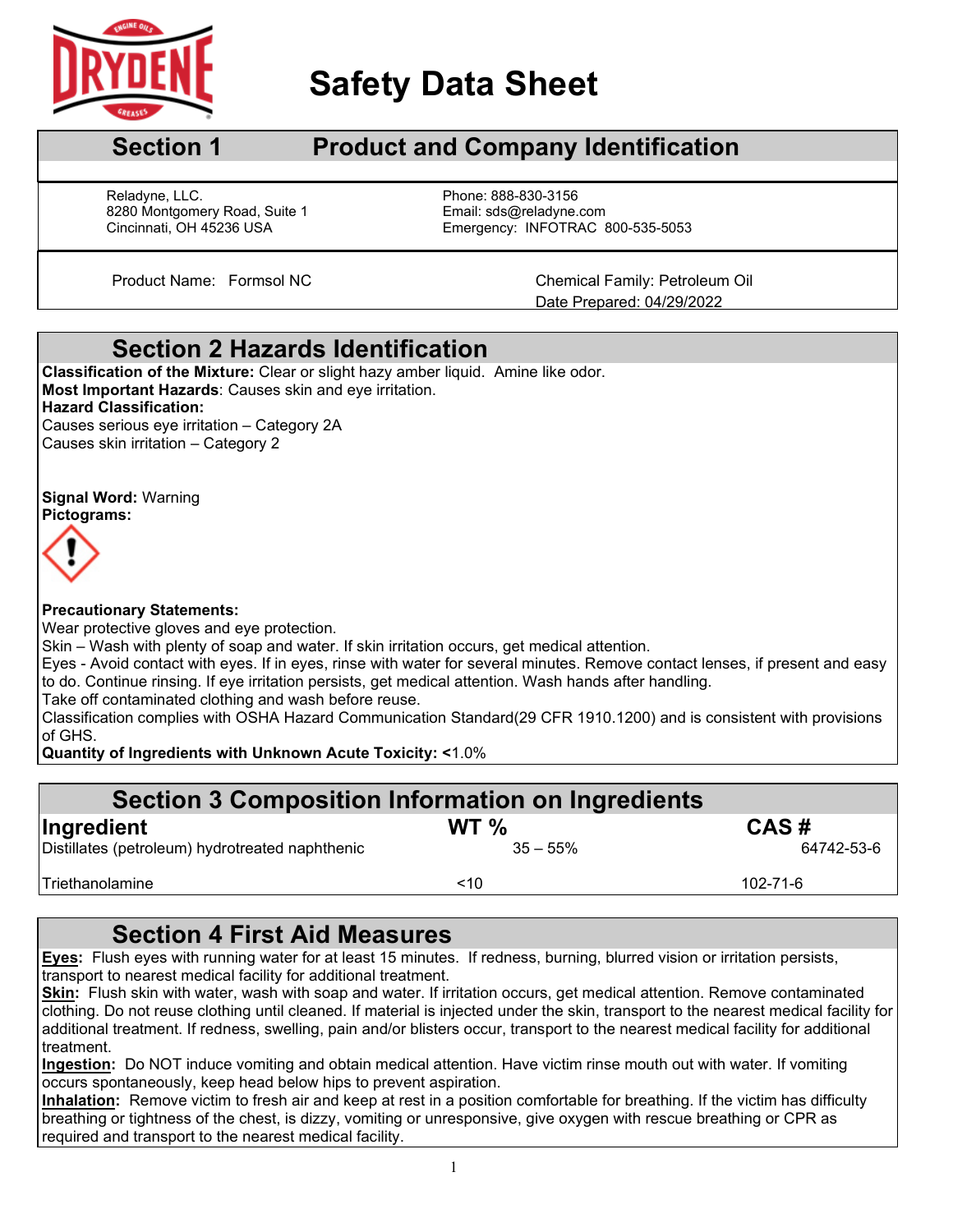#### $\mathfrak{D}$

## **Section 5 Fire Fighting Measures**

**Flammable Properties:** 

Flash point: 350F (ASTM D56) Flammable limits in air: N/A Auto ignition temperature: N/A **Extinguishing media:** CO<sub>2</sub>, dry chemical, foam

#### **Special firefighting measure:**

The material as received will not support combustion, however its residues may; therefore, procedures for an oil fire should be followed. Use self-contained breathing apparatus. Use foam or dry chemical to extinguish fire. Water may be used only to keep surrounding containers cool. Firefighters should wear proper protective equipment and self-contained breathing apparatus with full face piece operated in positive pressure mode.

#### **Section 6 Accidental Release Measures**

- **Eliminate ignition sources and ventilate area. Advise EPA/state agency if required.**
- Absorb spillage with inert absorbent material. **for clean-up.**
- **Contain spill and keep from entering waterways or sewers. Treat contaminated absorbent same as spilled product.**
	- **Section 7 Handling and Storage**

**Handling and Storage Precautions:** Avoid heat, open flames, including pilot lights, and strong oxidizing agents. Use general ventilation to prevent vapor accumulation. Ground all handling equipment to prevent sparking. Avoid contact with eyes, skin and clothing. Wash thoroughly after handling. Do not eat, drink or smoke when using this product. Have appropriate fire extinguishers and spill clean-up equipment in or near storage area.

**Work/Hygienic Practices:** Wash with soap and water before eating, drinking, smoking, applying cosmetics, or using toilet. Launder contaminated clothing before reuse. Properly dispose of contaminated leather articles such as shoes or belts that cannot be decontaminated. Contaminated leather articles including shoes cannot be decontaminated and should be destroyed to prevent reuse.

## **Section 8 Personal Protection/ Exposure Controls**

**Engineering Controls:** Use adequate ventilation to keep vapors and mists of this material below applicable standards. **Respiratory Protection:** If engineering controls do not maintain airborne concentrations to a level which is adequate to protect worker health, an approved respirator must be worn. Respirator selection, use and maintenance should be in accordance with the requirements of the OSHA Respiratory Protection Standard, 29 CFR 1910.134.

**Skin Protection:** Use protective clothing that is chemically resistant to this product. Acceptable materials for gloves and aprons are: neoprene, nitrile rubber or viton.

**Eye Protection:** Use safety glasses or goggles. Have suitable eye wash water available.

**Other/General Protection:** For mists and vapors: Air Purifying, organic vapor cartridge, NIOSH approved respirator. Use self-contained breathing apparatus for environments with unknown concentrations or emergency situations.

| Chemical Name                        |                 | OSHA TWA $(mg/m3)$ ACGIH TWA $(mg/m3)$ |  |
|--------------------------------------|-----------------|----------------------------------------|--|
| Severely Hydrotreated Naphthenic Oil | 5 (Mist in Air) |                                        |  |
| ITriethanolamine                     |                 |                                        |  |
|                                      |                 |                                        |  |

| <b>Section 9 Physical and Chemical Properties</b> |                                            |                                                       |                            |                             |                               |
|---------------------------------------------------|--------------------------------------------|-------------------------------------------------------|----------------------------|-----------------------------|-------------------------------|
| Color:<br>Complete                                | Amber                                      | <b>Vapor Pressure:</b>                                | N/A                        | <b>Solubility in Water:</b> |                               |
| Odor:                                             | Appearance: Clear Liquid<br>Characteristic | % Volatile by Volume: N/A<br>Vapor Density (air = 1): | N/A                        | <b>Evaporation Rate</b>     | (Butyl Acetate = 1): $\leq 1$ |
| Boiling Point: >212° F<br>pH@ 10%:                | 9.40                                       | <b>Reactivity in Water:</b><br>Viscosity @ 40C:       | Non-reactive<br>$>120$ cst | <b>Specific Gravity:</b>    | 0.9550                        |

- 
- 
-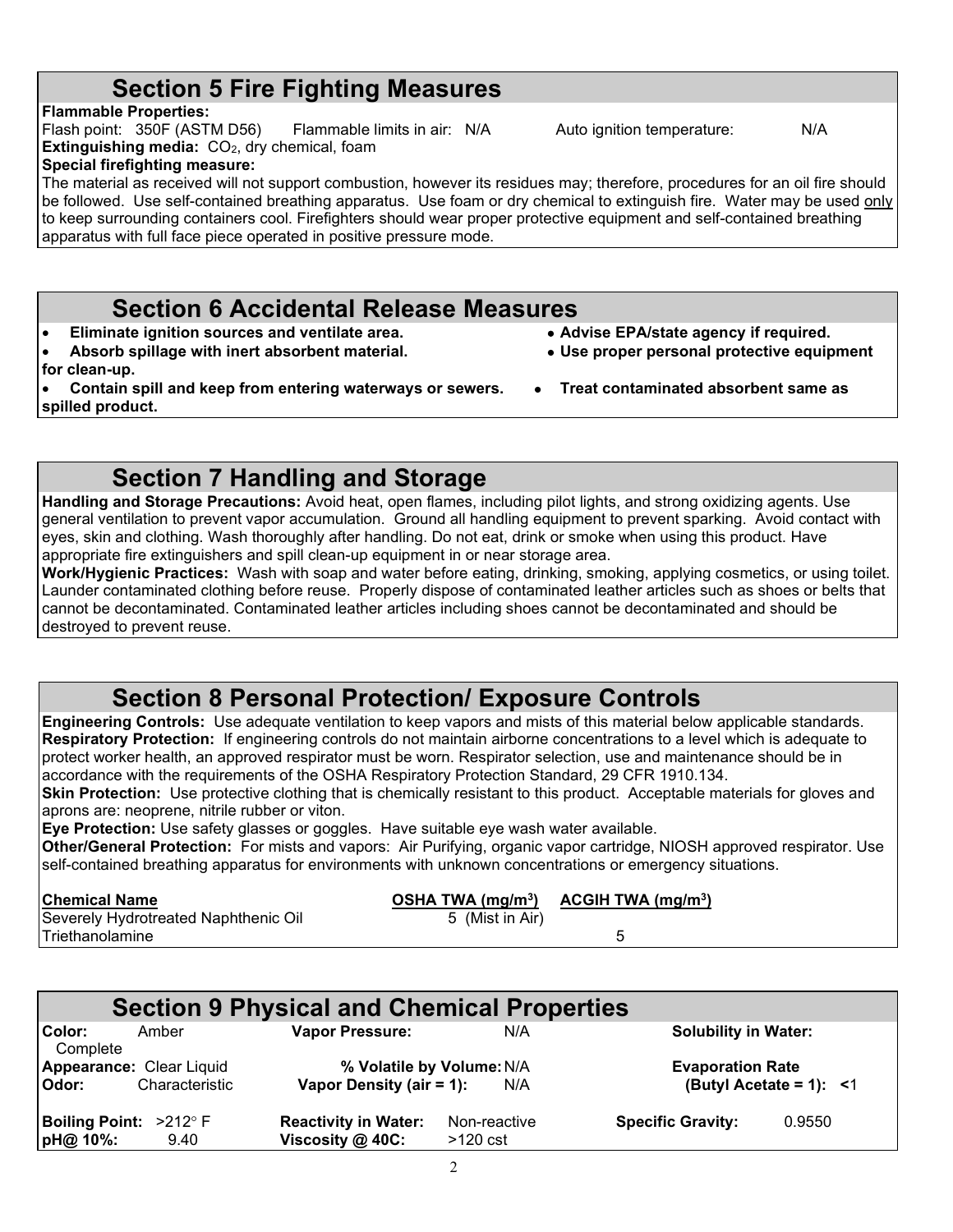**Section 10 Stability and Reactivity**<br>Stable Conditions to avoid: Sources of ignition. Incompatibility: Strong oxidizing or reducing agents. **Stability: Stable <b>Conditions to avoid:** Sources of ignition. **Decomposition Products:** Oxides of Carbon, Sulfur, Hydrogen and Nitrogen. **Hazardous Polymerization:** Will not occur.

### **Section 11 Toxicological Information**

**Likely Routes of Exposure:** Inhalation, skin, eyes and ingestion.

**Potential Health Effects:**

**Eye Effects:** This mixture can cause irritation, redness to the eyes.

**Skin Effects:** Prolonged and/or repeated skin contact may cause irritation/dermatitis.

**Oral Effects:** Harmful if swallowed. May cause burns to mouth and esophagus. Gastrointestinal tract irritation, nausea and vomiting.

**Inhalation Effects:** Harmful if inhaled. May cause respiratory tract irritation.

**Chronic Health Effects:** Primary target organs following repeated exposure are eyes, skin, lungs. **Mutagenicity:** Negative

**Carcinogenicity:** This mixture does not contain any component that is listed as a carcinogenic or a potential carcinogen by the National Toxicology Program, by the I.A.R.C. monographs or by OSHA.

**Teratogenicity:** Negative.

**Sensitization:** Negative

**Toxicological Data:** No data available or estimated

#### **Section 12 Ecological Information**

Not classified due to inadequate data available on this mixture. Recommend avoidance of release to the environment.

### **Section 13 Disposal Considerations**

Avoid release to the environment. Dispose in a safe manner in accordance with national, state and local regulations. Not a RCRA hazardous waste if uncontaminated. If "used" RCRA criteria must be determined. Dispose of container by recycling or if permitted incineration.

## **Section 14 Transportation Information**

**Proper Shipping Name:** Lubricating Oil, N.O.S. **Shipping Class:** 65 **Dot Identification Number:** N/A **Dot Shipping Label:** Not regulated by DOT. **TDG Classification:** Not controlled under TDG (Canada).

Reactivity Hazard: No

### **Section 15 Regulatory Information**

**U.S. Federal Regulatory Information:** SARA 302 Threshold Planning Quantity: N/A SARA 304 Reportable Quantity: N/A SARA 311 Categories: Acute Health Effects: Yes Chronic Health Effects: None Fire Hazard: No Sudden Release of Pressure Hazard: No

**EPA/TSCA Inventory:** The components of this product are listed on the EPA/TSCA inventory of chemicals. **EPA Hazard Classification Code:** Not applicable

**CERCLA:** No chemicals in this product are subject to the reporting requirements of CERCLA.

**SARA Title III - Section 313 Supplier Notification:** No Chemicals in this product exceed the DE Minimus reporting level established by SARA Title III, Section 313 and 40 CFR 372.

**WHMIS Classification:** WHMIS controlled. Class D; Division 2, Subdivision B: otherwise causing toxic effects. **Other Regulations:** All components of this formulation are listed on the CEPA-DSL (Domestic Substance List)